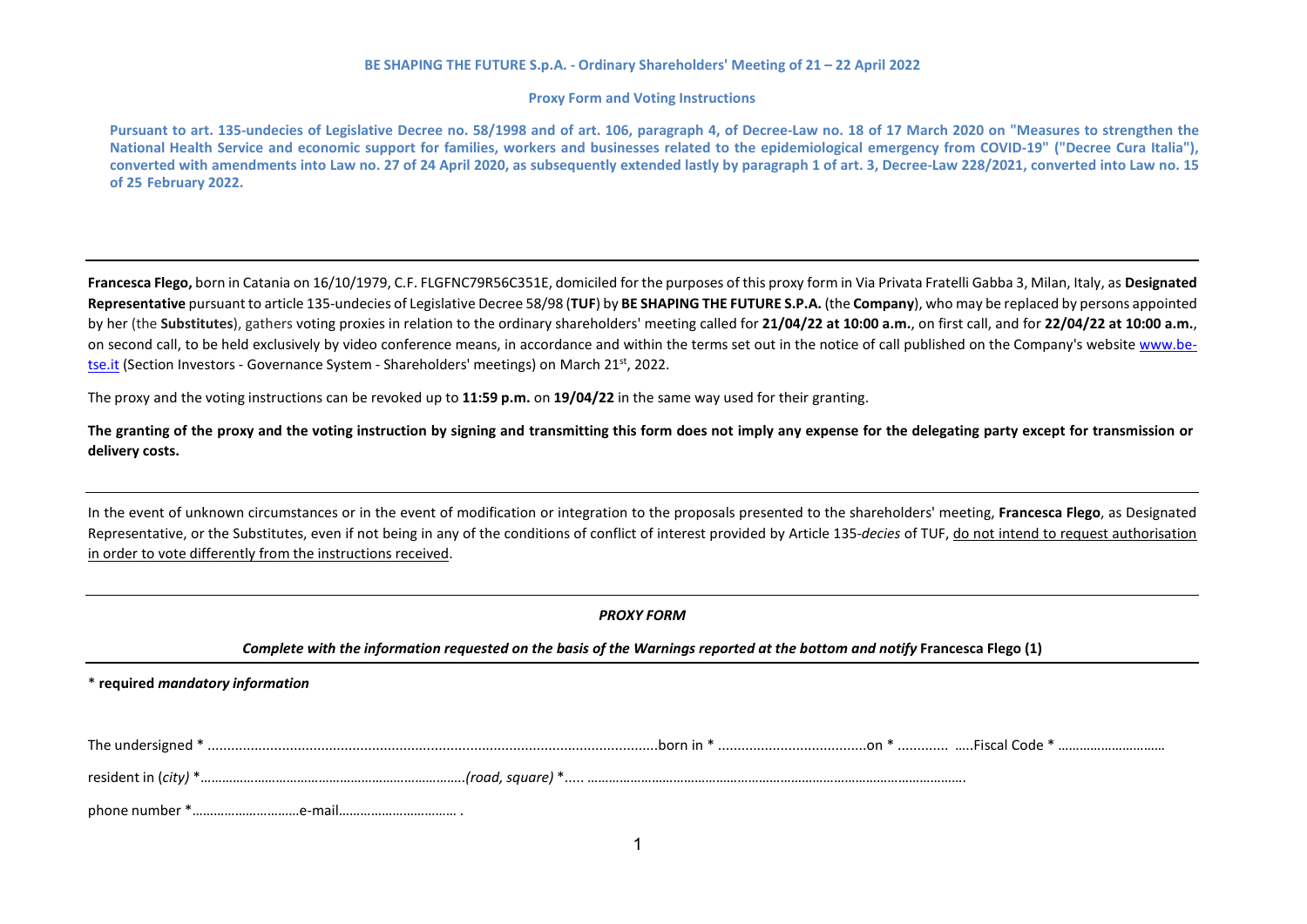## **Proxy Form and Voting Instructions**

Pursuant to art. 135-undecies of Legislative Decree no. 58/1998 and of art. 106, paragraph 4, of Decree-Law no. 18 of 17 March 2020 on "Measures to strengthen the **National Health Service and economic support for families, workers and businesses related to the epidemiological emergency from COVID-19" ("Decree Cura Italia"), converted with amendments into Law no. 27 of 24 April 2020, as subsequently extended lastly by paragraph 1 of art. 3, Decree-Law 228/2021, converted into Law no. 15 of 25 February 2022.**

holder of the right to vote as: (2) [] holder of the shares - [] legal representative - [] attorney with subdelegating powers - [] distrained creditor -

**DELEGATES** the aforementioned Designated Representative to participate and vote in the shareholders' meeting indicated above, with reference to the aforementioned shares, as per the instructions provided to the same;

**DECLARES** to be aware of the possibility that the proxy to the Designated Representative may contain voting instructions even solely on certain of the items on the agenda and that, in this case, the vote will be exercised only for the proposals in relation to which instructions are given;

**DECLARES** to be aware and expressly **ACKNOWLEDGES AND ACCEPTS** that the Designated Representative has the right to be replaced by one of the Substitutes pursuant to article 135-*novies* of the TUF.

DATE............................Identity document (copy to be attached) \**(type)………* issued by \*………………… .. n. \* ……………………….......

SIGNATURE ....................................................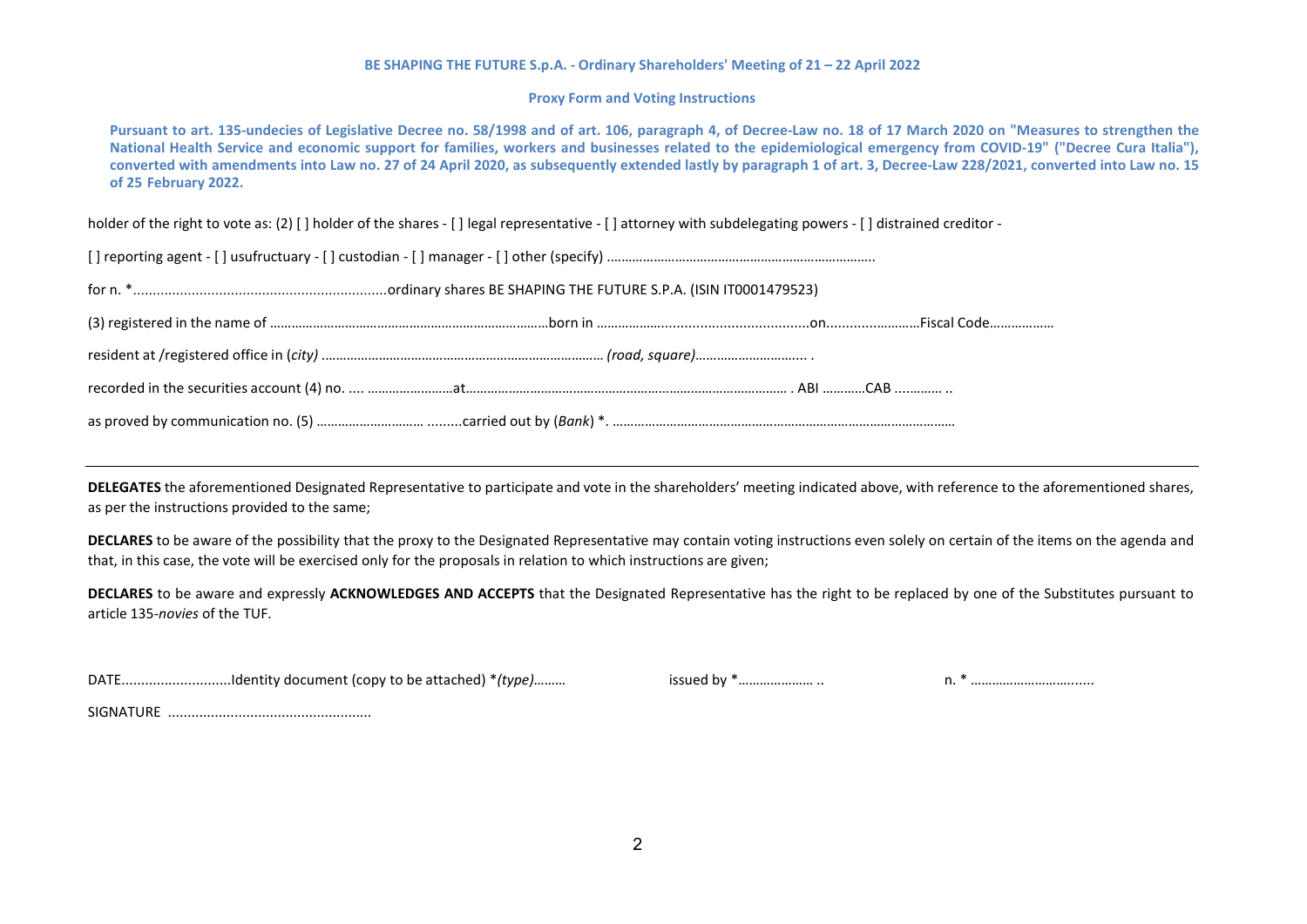## **Proxy Form and Voting Instructions**

Pursuant to art. 135-undecies of Legislative Decree no. 58/1998 and of art. 106, paragraph 4, of Decree-Law no. 18 of 17 March 2020 on "Measures to strengthen the **National Health Service and economic support for families, workers and businesses related to the epidemiological emergency from COVID-19" ("Decree Cura Italia"), converted with amendments into Law no. 27 of 24 April 2020, as subsequently extended lastly by paragraph 1 of art. 3, Decree-Law 228/2021, converted into Law no. 15 of 25 February 2022.**

## *VOTING INSTRUCTIONS*

## *(Part addressed solely to the Designated Representative - Tick the boxes selected following the Warnings reported at the bottom)*

The undersigned (7)……………………………………………………………………… .

**DELEGATES** the Designated Representative to vote according to the following voting instructions (8) at the shareholders' meeting in question (\*):

(\*) in the absence of the indication by the shareholder, as well as in the absence of proposals from the given shareholder, the proxy will have no effect pursuant to article 135 *undecies* of TUF. However, in addition to precise indication by the proposing shareholder, providing solely certain broader criteria in order to identify the very same shareholder is allowed (for example: "proposing shareholder with the lowest number of shares").

# **(A) RESOLUTIONS SUBJECT TO THE VOTE (9)**

**AGENDA**

**1° point**

**Financial statements as at 31st December 2021 of the Company, including the report of the Board of Directors on management performance, the report of the Board of Statutory Auditors' and the report of the Independent Auditors; presentation of the consolidated financial statements as at 31st December 2021; acknowledgement of the** non-financial declaration pursuant to Legislative Decree of 30<sup>th</sup> December 2016, n. 254; inherent and consequent resolutions;

[ ] FAVORABLE TO THE PROPOSAL

[ ] CONTRARY TO THE PROPOSAL

[ ] ABSTAINED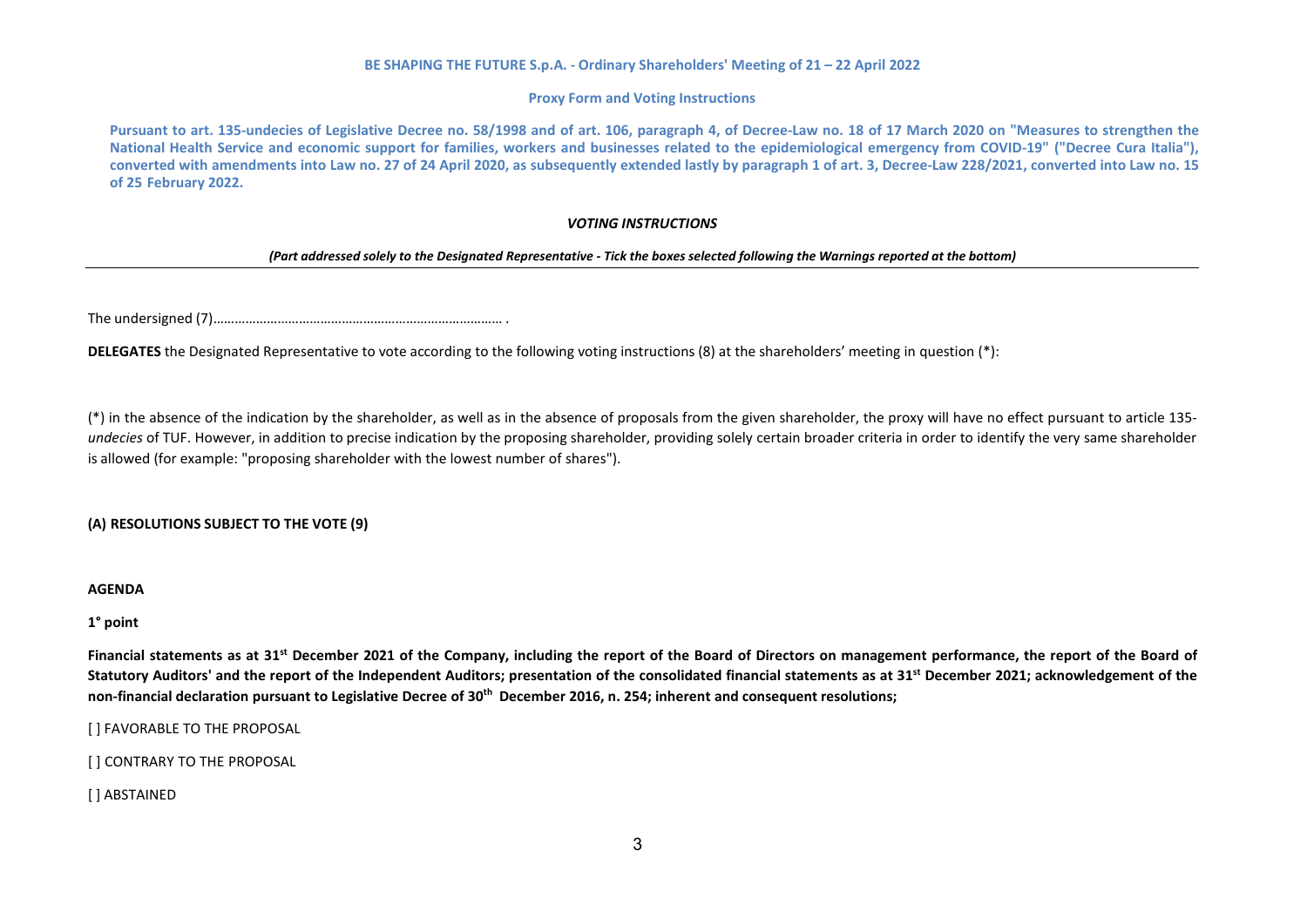## **Proxy Form and Voting Instructions**

Pursuant to art. 135-undecies of Legislative Decree no. 58/1998 and of art. 106, paragraph 4, of Decree-Law no. 18 of 17 March 2020 on "Measures to strengthen the **National Health Service and economic support for families, workers and businesses related to the epidemiological emergency from COVID-19" ("Decree Cura Italia"), converted with amendments into Law no. 27 of 24 April 2020, as subsequently extended lastly by paragraph 1 of art. 3, Decree-Law 228/2021, converted into Law no. 15 of 25 February 2022.**

# **2° point**

## **Resolutions relating to the allocation of the 2021 result; inherent and consequent resolutions;**

[ ] IN FAVOUR OF THE DIRECTORS' PROPOSAL

[ ] CONTRARY TO THE DIRECTORS' PROPOSAL

[ ] ABSTAINED

# **3° point**

**Report on the remuneration policy: resolution relating to the second section pursuant to art. 123-ter, paragraph 6, of Legislative Decree 24 February 1998, n. 58;**

[ ] IN FAVOUR OF THE DIRECTORS' PROPOSAL

[] CONTRARY TO THE DIRECTORS' PROPOSAL

[ ] ABSTAINED

# **4° point**

**Authorization to purchase and disposal of treasury shares pursuant to the combined provisions of articles 2357 and 2357-ter of the Italian Civil Code, as well as art. 132 of Legislative Decree 24 February 1998, n. 58, subject to the revocation of the authorization resolved by the Ordinary Shareholders' Meeting on 22 April 2021; inherent and consequent resolutions.**

[ ] IN FAVOUR OF THE DIRECTORS' PROPOSAL

[ ] CONTRARY TO THE DIRECTORS' PROPOSAL

[ ] ABSTAINED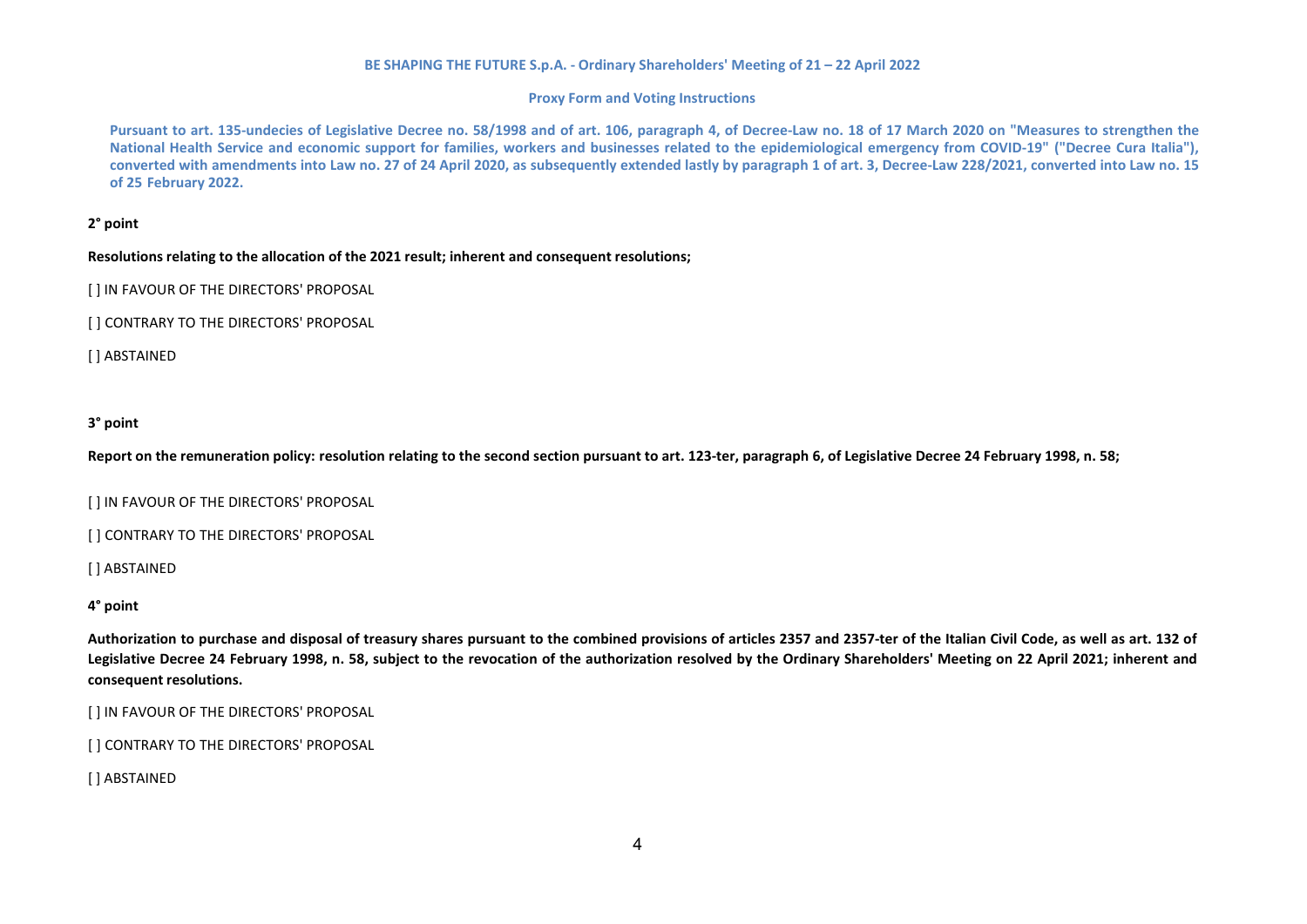## **Proxy Form and Voting Instructions**

Pursuant to art. 135-undecies of Legislative Decree no. 58/1998 and of art. 106, paragraph 4, of Decree-Law no. 18 of 17 March 2020 on "Measures to strengthen the **National Health Service and economic support for families, workers and businesses related to the epidemiological emergency from COVID-19" ("Decree Cura Italia"), converted with amendments into Law no. 27 of 24 April 2020, as subsequently extended lastly by paragraph 1 of art. 3, Decree-Law 228/2021, converted into Law no. 15 of 25 February 2022.**

## **(B) UNKNOWN CIRCUMSTANCES (10)**

In the event of circumstances unknown at the time of issue of the proxy, the undersigned, with reference to the:

## **1° point:**

**Financial statements as at 31st December 2021 of the Company, including the report of the Board of Directors on management performance, the report of the Board of Statutory Auditors' and the report of the Independent Auditors; presentation of the consolidated financial statements as at 31st December 2021; acknowledgement of the** non-financial declaration pursuant to Legislative Decree of 30<sup>th</sup> December 2016, n. 254; inherent and consequent resolutions;

- **•** [ ] CONFIRM INSTRUCTIONS
- [ ] REVOCATE INSTRUCTIONS
- [ ] CHANGE THE INSTRUCTIONS: [ ] FAVORABLE [ ] CONTRARY [ ] ABSTAINED

# **2° point:**

## **Resolutions relating to the allocation of the 2021 result; inherent and consequent resolutions;**

- [ ] CONFIRM INSTRUCTIONS
- [ ] REVOCATE INSTRUCTIONS
- [ ] CHANGE THE INSTRUCTIONS: [ ] FAVORABLE [ ] CONTRARY [ ] ABSTAINED

## **3° point:**

Report on the remuneration policy: resolution relating to the second section pursuant to art. 123-ter, paragraph 6, of Legislative Decree 24 February 1998, n. 58;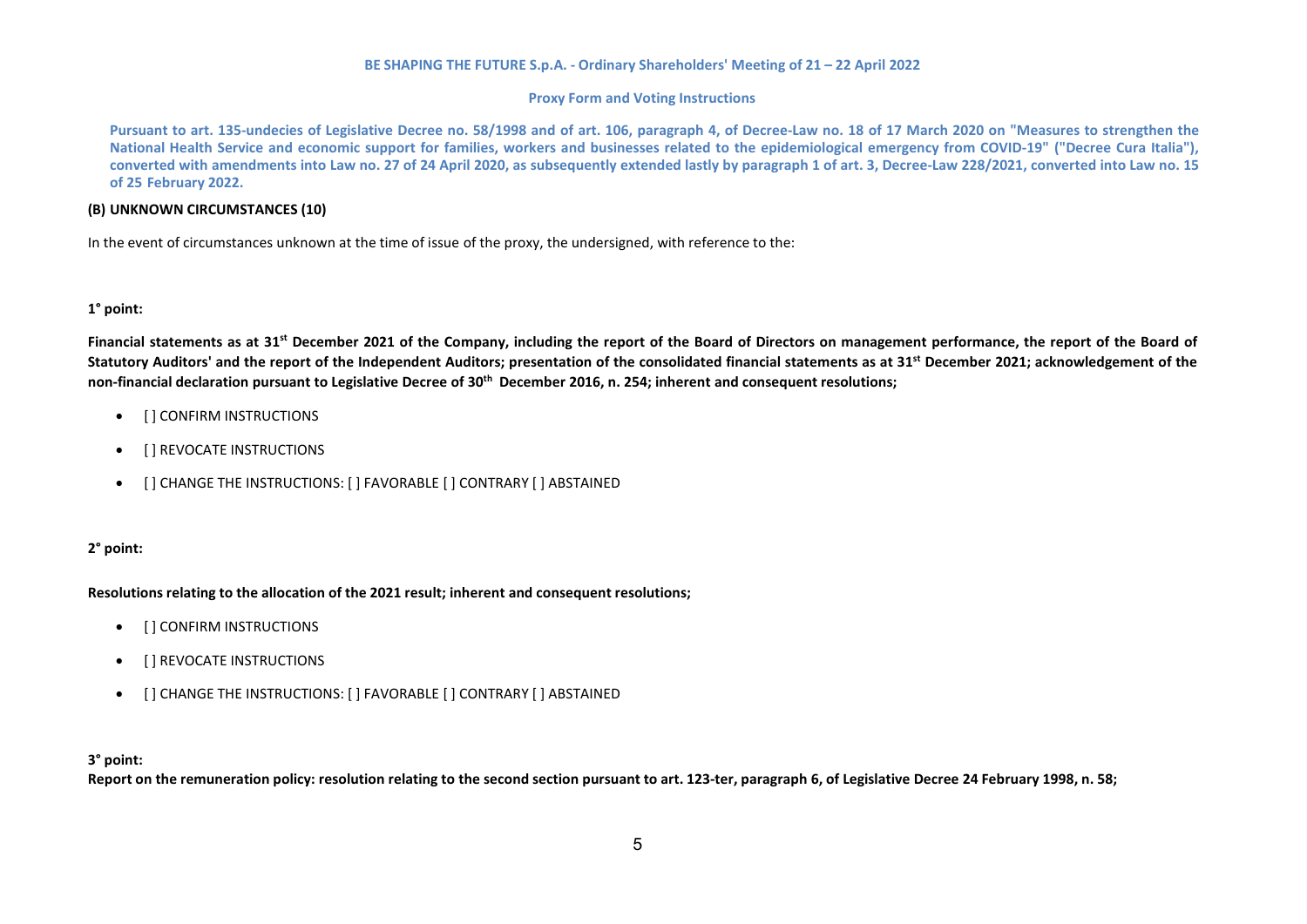## **Proxy Form and Voting Instructions**

Pursuant to art. 135-undecies of Legislative Decree no. 58/1998 and of art. 106, paragraph 4, of Decree-Law no. 18 of 17 March 2020 on "Measures to strengthen the **National Health Service and economic support for families, workers and businesses related to the epidemiological emergency from COVID-19" ("Decree Cura Italia"), converted with amendments into Law no. 27 of 24 April 2020, as subsequently extended lastly by paragraph 1 of art. 3, Decree-Law 228/2021, converted into Law no. 15 of 25 February 2022.**

- [ ] CONFIRM INSTRUCTIONS
- [ ] REVOCATE INSTRUCTIONS
- [ ] CHANGE THE INSTRUCTIONS: [ ] FAVORABLE [ ] CONTRARY [ ] ABSTAINED

# **4° point:**

**Authorization to purchase and disposal of treasury shares pursuant to the combined provisions of articles 2357 and 2357-ter of the Italian Civil Code, as well as art. 132 of Legislative Decree 24 February 1998, n. 58, subject to the revocation of the authorization resolved by the Ordinary Shareholders' Meeting on 22 April 2021; inherent and consequent resolutions.**

- [ ] CONFIRM INSTRUCTIONS
- [ ] REVOCATE INSTRUCTIONS
- [ ] CHANGE THE INSTRUCTIONS: [ ] FAVORABLE [ ] CONTRARY [ ] ABSTAINED

# **(C) AMENDMENTS OR ADDITIONS (11)**

In the event of any votes regarding amendments or additions to the aforementioned resolutions submitted to the meeting, the undersigned authorises the Designated Representative to vote, if necessary, even in a different way compared to the instructions above, according to the following additional indications.

# **1° point:**

- Amendment/integration proposed **by the administrative body**
	- o [ ] CONFIRM INSTRUCTIONS
	- o [ ] REVOCATE INSTRUCTIONS
	- o [ ] CHANGE THE INSTRUCTIONS: [ ] FAVORABLE [ ] CONTRARY [ ] ABSTAINED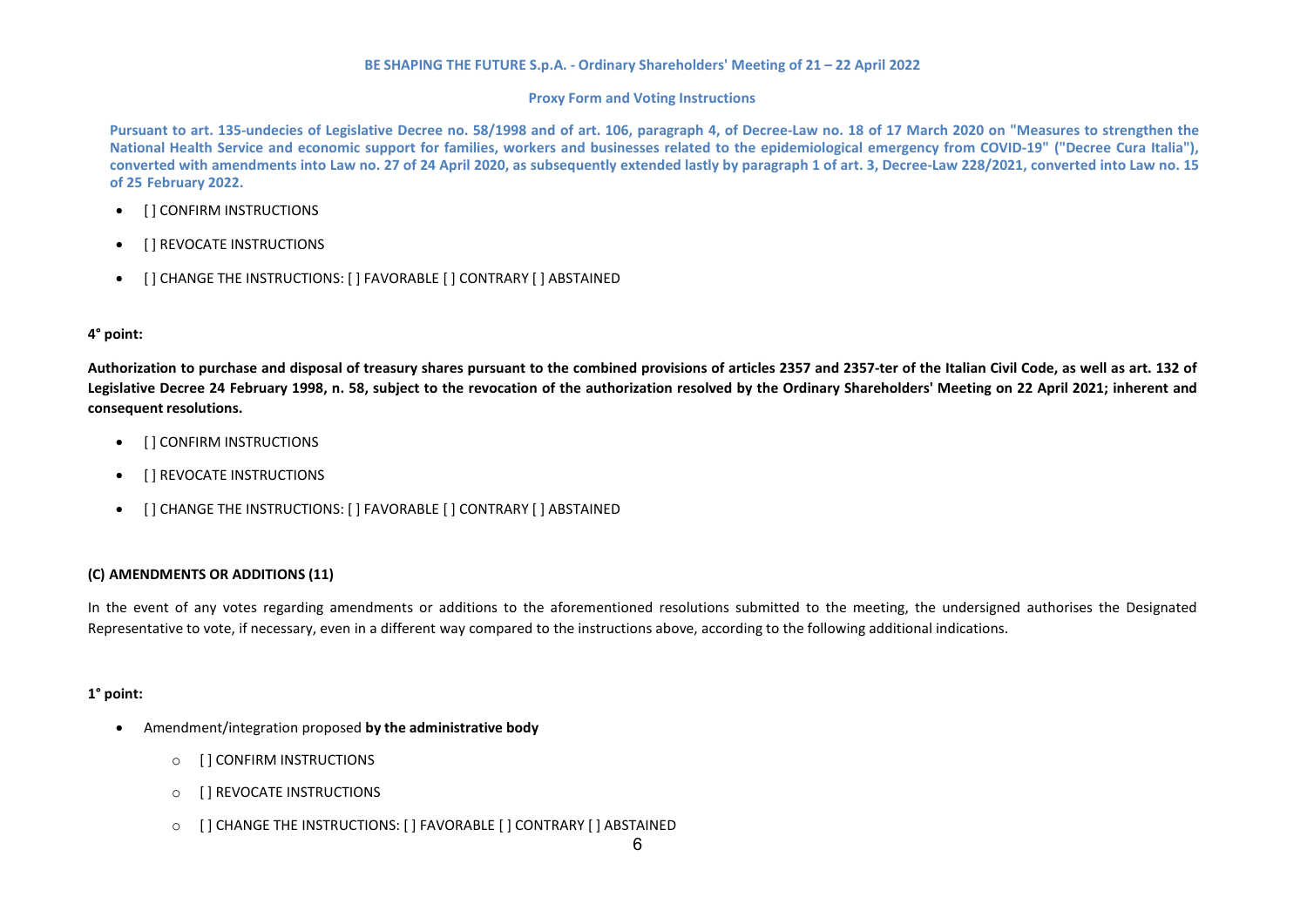### **Proxy Form and Voting Instructions**

Pursuant to art. 135-undecies of Legislative Decree no. 58/1998 and of art. 106, paragraph 4, of Decree-Law no. 18 of 17 March 2020 on "Measures to strengthen the **National Health Service and economic support for families, workers and businesses related to the epidemiological emergency from COVID-19" ("Decree Cura Italia"), converted with amendments into Law no. 27 of 24 April 2020, as subsequently extended lastly by paragraph 1 of art. 3, Decree-Law 228/2021, converted into Law no. 15 of 25 February 2022.**

- Amendment/integration proposed by the **majority** shareholder
	- o [ ] CONFIRM INSTRUCTIONS
	- o [ ] REVOCATE INSTRUCTIONS
	- o [ ] CHANGE THE INSTRUCTIONS: [ ] FAVORABLE [ ] CONTRARY [ ] ABSTAINED
- Amendment/supplementation proposed by the **minority** shareholder
	- o [ ] CONFIRM INSTRUCTIONS
	- o [ ] REVOCATE INSTRUCTIONS
	- o [ ] CHANGE THE INSTRUCTIONS: [ ] FAVORABLE [ ] CONTRARY [ ] ABSTAINED

## **2° point:**

- Modification/addition proposed **by the administrative body**
	- o [ ] CONFIRM INSTRUCTIONS
	- o [ ] REVOCATE INSTRUCTIONS
	- o [ ] CHANGE THE INSTRUCTIONS: [ ] FAVORABLE [ ] CONTRARY [ ] ABSTAINED
- Amendment/integration proposed by the **majority** shareholder
	- o [ ] CONFIRM INSTRUCTIONS
	- o [ ] REVOCATE INSTRUCTIONS
	- o [ ] CHANGE THE INSTRUCTIONS: [ ] FAVORABLE [ ] CONTRARY [ ] ABSTAINED
- Amendment/supplementation proposed by the **minority** shareholder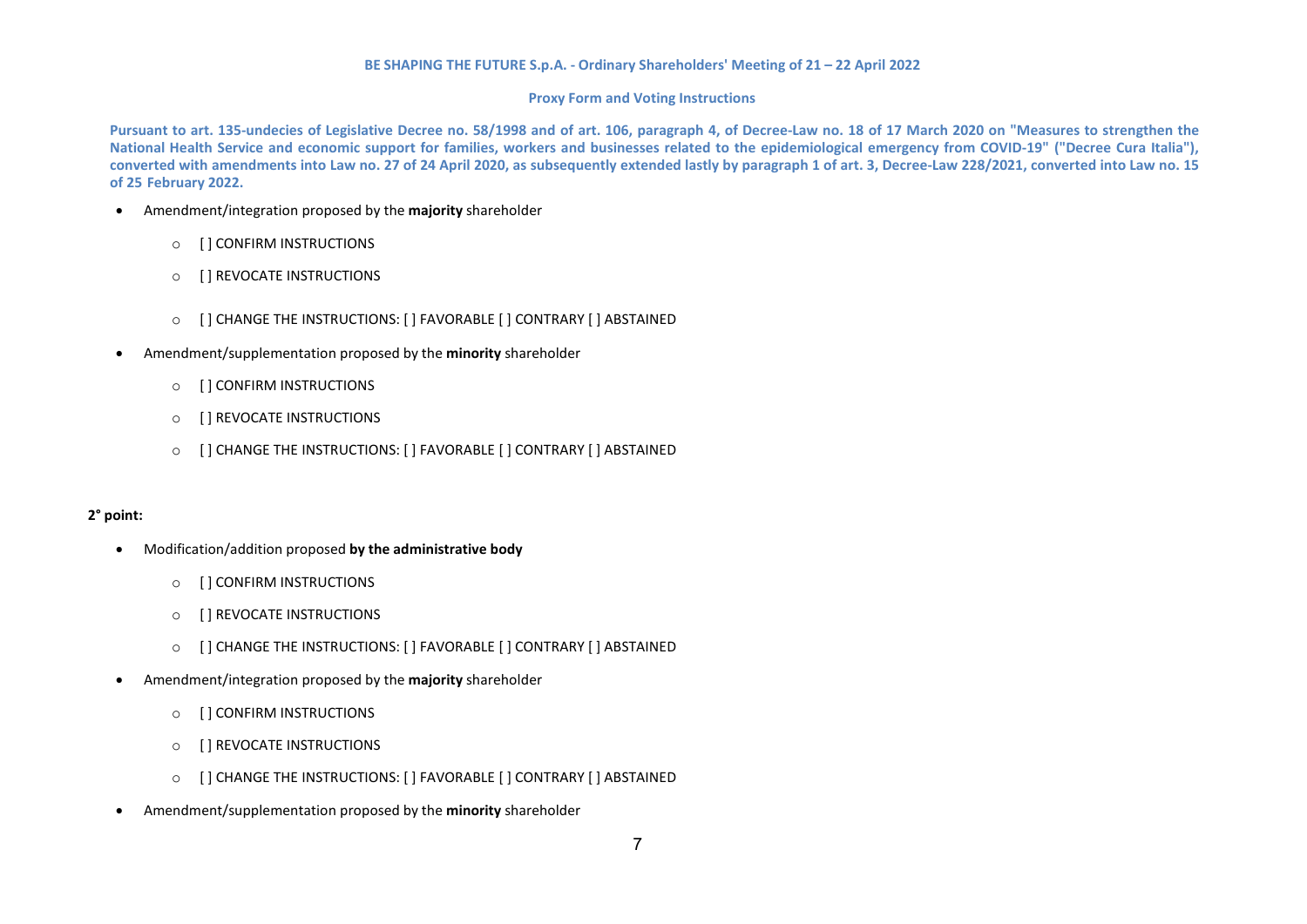## **Proxy Form and Voting Instructions**

Pursuant to art. 135-undecies of Legislative Decree no. 58/1998 and of art. 106, paragraph 4, of Decree-Law no. 18 of 17 March 2020 on "Measures to strengthen the **National Health Service and economic support for families, workers and businesses related to the epidemiological emergency from COVID-19" ("Decree Cura Italia"), converted with amendments into Law no. 27 of 24 April 2020, as subsequently extended lastly by paragraph 1 of art. 3, Decree-Law 228/2021, converted into Law no. 15 of 25 February 2022.**

- o [ ] CONFIRM INSTRUCTIONS
- o [ ] REVOCATE INSTRUCTIONS
- o [ ] CHANGE THE INSTRUCTIONS: [ ] FAVORABLE [ ] CONTRARY [ ] ABSTAINED

# **3° point:**

- Modification/addition proposed **by the administrative body**
	- o [ ] CONFIRM INSTRUCTIONS
	- o [ ] REVOCATE INSTRUCTIONS
	- o [ ] CHANGE THE INSTRUCTIONS: [ ] FAVORABLE [ ] CONTRARY [ ] ABSTAINED
- Amendment/integration proposed by the **majority** shareholder
	- o [ ] CONFIRM INSTRUCTIONS
	- o [ ] REVOCATE INSTRUCTIONS
	- o [ ] CHANGE THE INSTRUCTIONS: [ ] FAVORABLE [ ] CONTRARY [ ] ABSTAINED
- Amendment/supplementation proposed by the **minority** shareholder
	- o [ ] CONFIRM INSTRUCTIONS
	- o [ ] REVOCATE INSTRUCTIONS
	- o [ ] CHANGE THE INSTRUCTIONS: [ ] FAVORABLE [ ] CONTRARY [ ] ABSTAINED

# **4° point**:

• Modification/addition proposed **by the administrative body**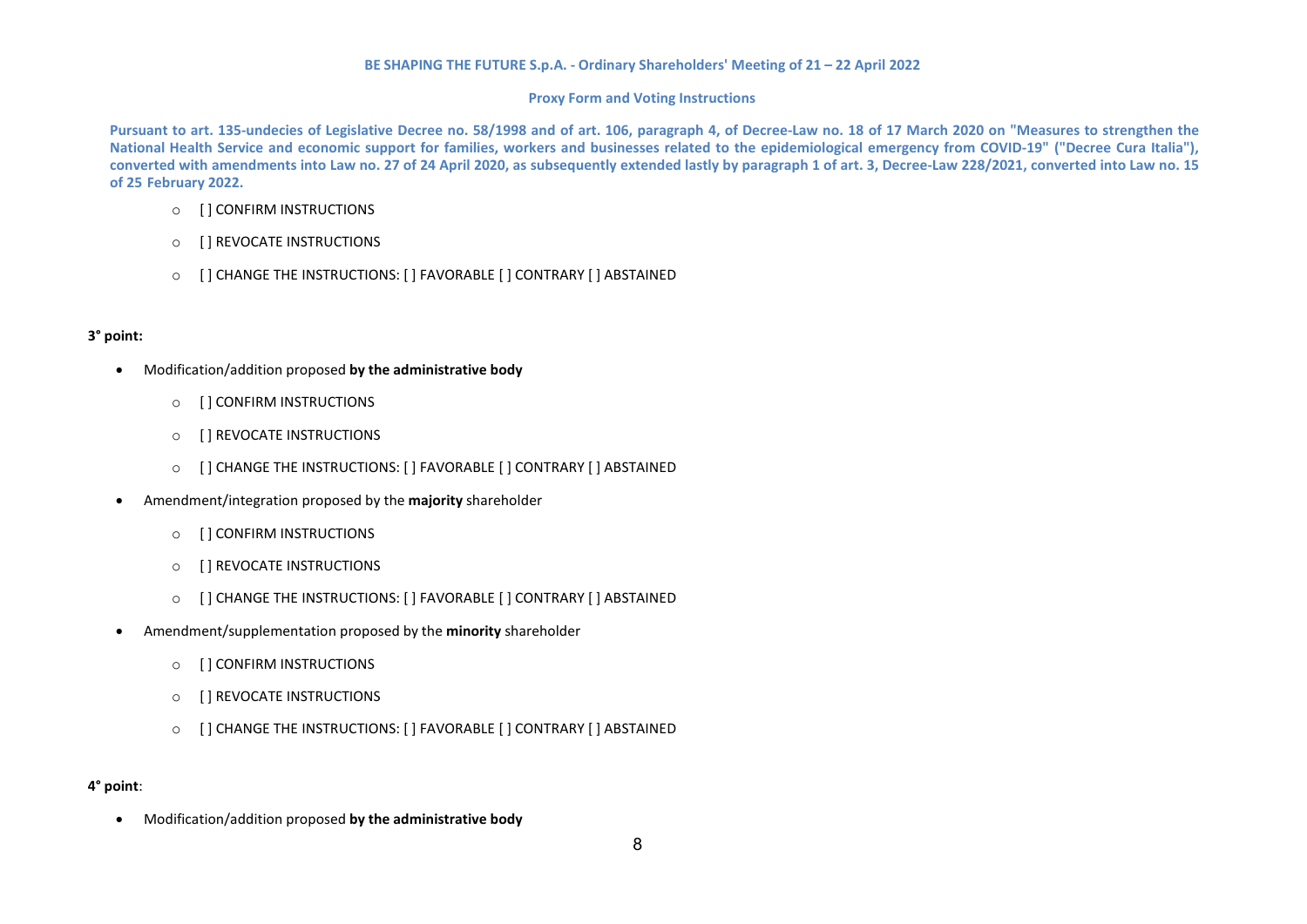## **Proxy Form and Voting Instructions**

Pursuant to art. 135-undecies of Legislative Decree no. 58/1998 and of art. 106, paragraph 4, of Decree-Law no. 18 of 17 March 2020 on "Measures to strengthen the **National Health Service and economic support for families, workers and businesses related to the epidemiological emergency from COVID-19" ("Decree Cura Italia"), converted with amendments into Law no. 27 of 24 April 2020, as subsequently extended lastly by paragraph 1 of art. 3, Decree-Law 228/2021, converted into Law no. 15 of 25 February 2022.**

- o [ ] CONFIRM INSTRUCTIONS
- o [ ] REVOCATE INSTRUCTIONS
- o [ ] CHANGE THE INSTRUCTIONS: [ ] FAVORABLE [ ] CONTRARY [ ] ABSTAINED
- Amendment/integration proposed by the **majority** shareholder
	- o [ ] CONFIRM INSTRUCTIONS
	- o [ ] REVOCATE INSTRUCTIONS
	- o [ ] CHANGE THE INSTRUCTIONS: [ ] FAVORABLE [ ] CONTRARY [ ] ABSTAINED
- Amendment/supplementation proposed by the **minority** shareholder
	- o [ ] CONFIRM INSTRUCTIONS
	- o [ ] REVOCATE INSTRUCTIONS
	- o [ ] CHANGE THE INSTRUCTIONS: [ ] FAVORABLE [ ] CONTRARY [ ] ABSTAINED

DATE.............. SIGNATURE ................................................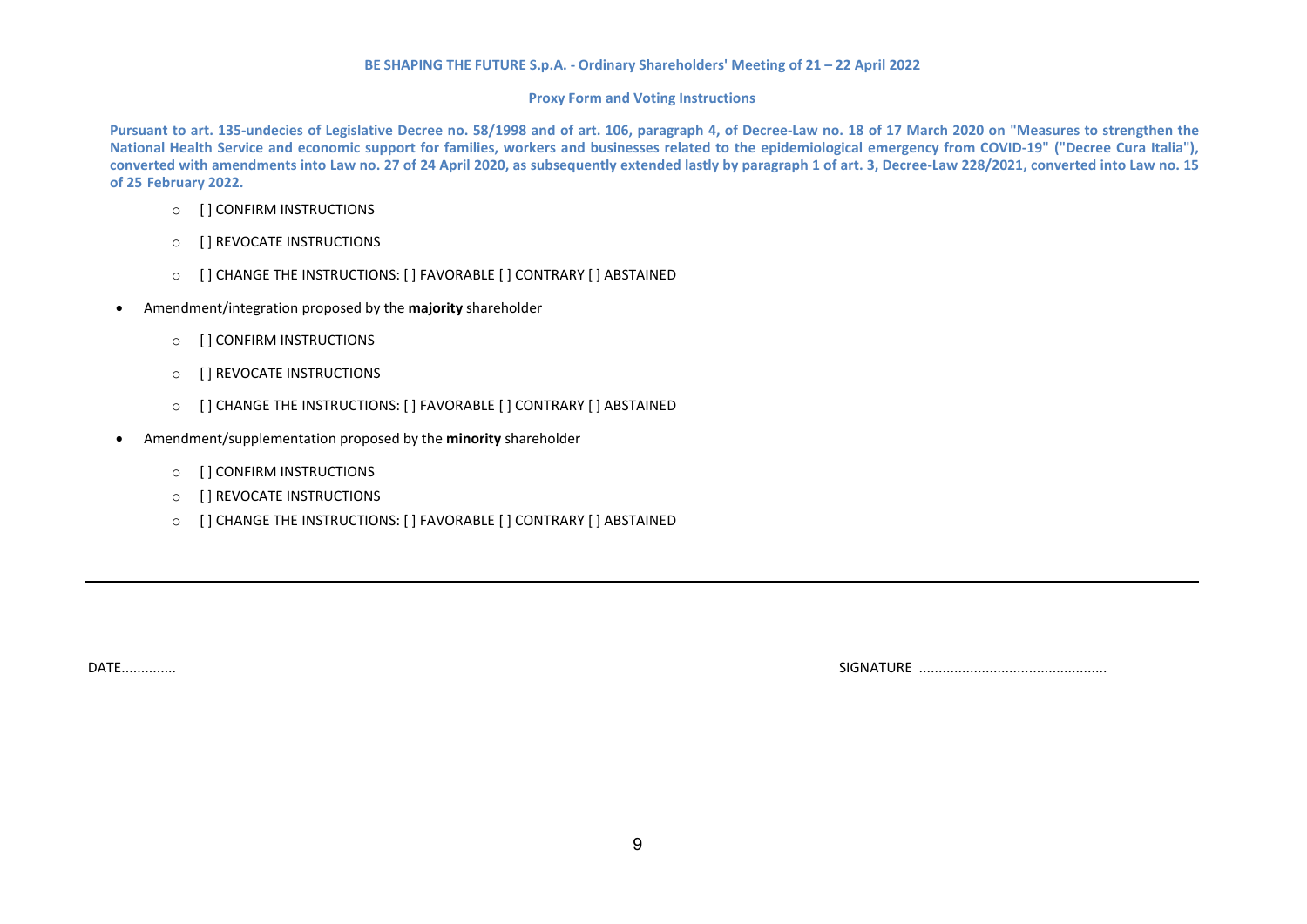#### **Proxy Form and Voting Instructions**

Pursuant to art. 135-undecies of Legislative Decree no. 58/1998 and of art. 106. paragraph 4. of Decree-Law no. 18 of 17 March 2020 on "Measures to strengthen the **National Health Service and economic support for families, workers and businesses related to the epidemiological emergency from COVID-19" ("Decree Cura Italia"), converted with amendments into Law no. 27 of 24 April 2020, as subsequently extended lastly by paragraph 1 of art. 3, Decree-Law 228/2021, converted into Law no. 15 of 25 February 2022.**

#### *Notesfor filling and transmission*

- 1. The proxy form, to be submitted to the Designated Representative with the relevant voting Instructions, must be received (together with the documentation proving the signing powers referred to in the following point) by 19 April 2022 by Francesca Flego, in original, by registered mail to the address elected for this office, in Milan, Via Privata Fratelli Gabba no. 3; or in digital copy, by *certified e-mail message to the address [francesca.flego@milano.pecavvocati.it.](mailto:francesca.flego@milano.pecavvocati.it)*
- *2. Specify the quality of the signatory of the proxy and attach the documentation proving the signatory powers. If the delegating party is a legal person, attach a copy of a currently valid identity* document of the pro tempore legal representative or of another person with appropriate powers, together with appropriate documentation proving their status and powers.
- 3. To be completed only if the holder of the shares is different from the signatory of the proxy, mandatory stating all the related details.
- 4. Report the number of the securities account, the ABI and CAB codes of the depository intermediary, or anyhow its name, which can be found in the securities dossier.
- 5. Any reference of the communication made by the intermediary and its name, if different from the custodian of the depositary of the securities account referred to in point 4.
- *6. Report the references of a valid identity document of the signatory of the proxy.*
- *7. Enter the surname and first name of the signatory of the proxy form and voting instructions.*
- *8. Pursuant to article 135-undecies, paragraph 3, of Legislative Decree n. 58/1998, " The shares for which the proxy, even partial, has been submitted are counted for the purposes of the regular constitution of the shareholders' meeting. In relation to proposals for which voting instructions have not been submitted, the shares of the shareholder are not counted for the purposes of calculating the majority and the required share of capital for the approval of the resolutions".*
- *9. The resolutions proposed on the meeting, summarized herein, result from the reports published on the company's website [www.be-tse.it,](http://www.be-tse.it/) in the section Investors> Governance System> Shareholders' Meetings. In the event of unknown circumstances or in the event of amendments or additions to the proposals presented to the meeting, Francesca Flego, as Designated Representative, or her Substitutes, even though she is not in any of the conditions of the conflict of interests provided for in article 135-decies of Legislative Decree n. 58/1998, do not intend to request authorization to vote differently from the received instructions.*
- 10. If there any significant circumstances, unknown at the time of submission of the proxy, which cannot be communicated to the delegating party, you can choose between: a) confirmation of the voting instructions already expressed; b) revocation of the voting instructions already expressed, c) amendments of the voting instructions already expressed. If no choice is made, the voting *instructions under A) will be considered as confirmed.*
- *11. In the event of amendments or additions to the proposed resolutions submitted to the shareholders' meeting, it is possible to choose between: a) confirmation of voting instructions already* expressed; b) revocation of the voting instructions already expressed; c) the amendments (or conferment) of the voting instructions already expressed. If no choice is made, the voting instructions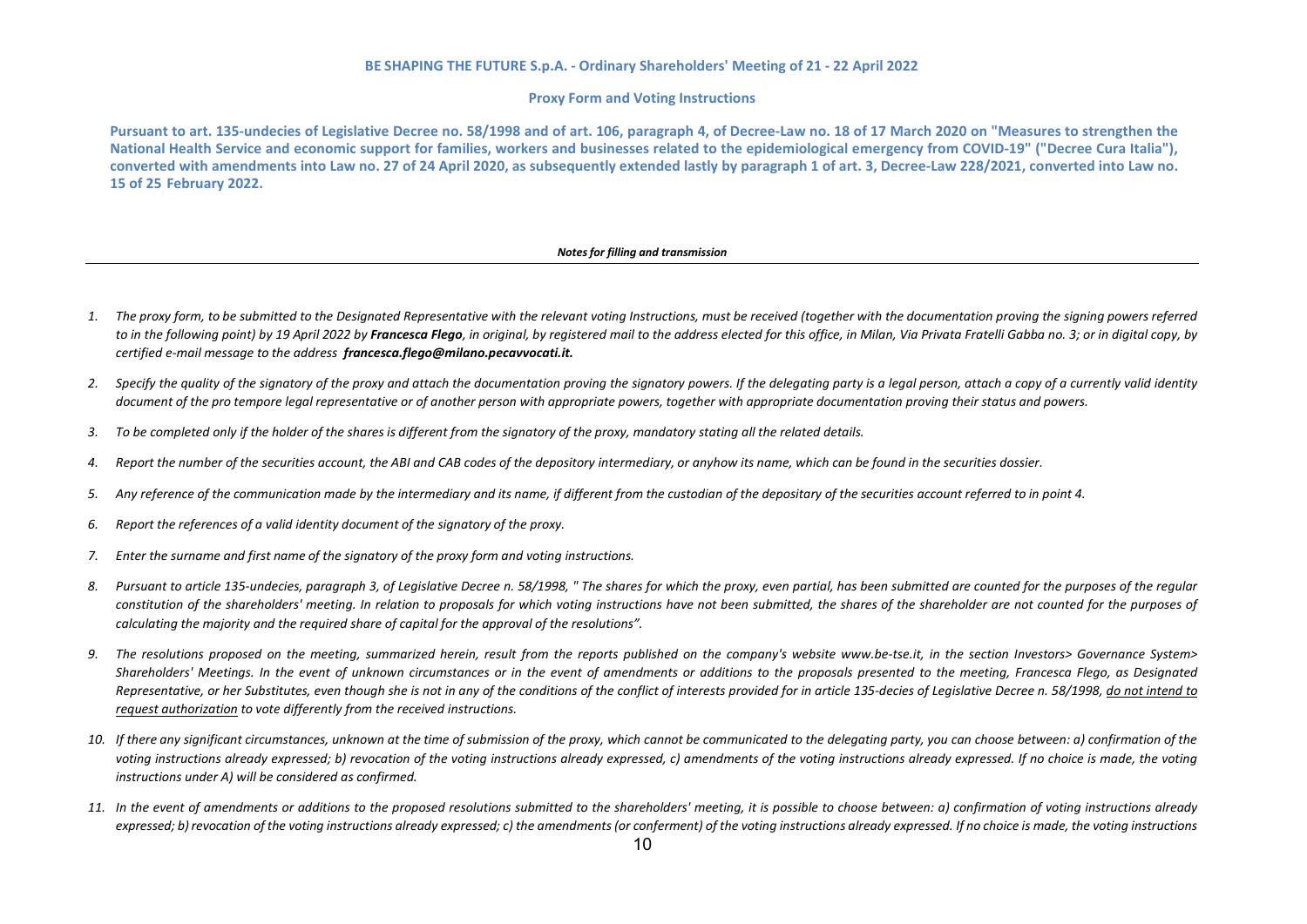### **Proxy Form and Voting Instructions**

Pursuant to art. 135-undecies of Legislative Decree no. 58/1998 and of art. 106, paragraph 4, of Decree-Law no. 18 of 17 March 2020 on "Measures to strengthen the **National Health Service and economic support for families, workers and businesses related to the epidemiological emergency from COVID-19" ("Decree Cura Italia"), converted with amendments into Law no. 27 of 24 April 2020, as subsequently extended lastly by paragraph 1 of art. 3, Decree-Law 228/2021, converted into Law no. 15 of 25 February 2022.**

*under A) will be considered as confirmed.*

*If a resolution replacing the initial one is put to the vote, presented by the administrative body or made its own by whoever chairs the meeting, regardless of the proponent, the voting instructions provided here replace the previous ones.*

*If, on the proposal of a shareholder, an alternative resolution to the one previously voted which has not obtained the majority of favorable votes necessary for its approval is put to vote, the voting instructions, if any, supplement the previous ones. The proxy may indicate voting intentions regarding the alternative proposals that were presented and these instructions are binding for the Designated Representative, who will cast the vote only if the proposer holds the qualities indicated in the relevant voting instruction. The various voting intentions expressed in relation to the characteristics of the proposers may also be identical to each other.*

Please note that, pursuant to article 135-novies, paragraph 5, of Legislative Decree no. 58/1998, "the representative may, instead of the original, deliver or transmit a copy, also by electronic means, *of the proxy, certifying under his own responsibility the conformity of the proxy to the original and the identity of the delegating party. The representative keeps the original of the proxy and keeps tracks of the voting instructions received for a year from the conclusion of the meeting.*

*N.B. For any clarifications concerning the conferment of proxy (and in particular concerning the completion of the proxy form and the Voting Instructions and their transmission), persons entitled to* participate in the Shareholders' Meeting may contact Be S.p.A. by e-mail at [be@legalmail.it](mailto:be@legalmail.it) at the following number Tel. 06.54248624 (on open office days, from 9:00 a.m. to 5:00 p.m.).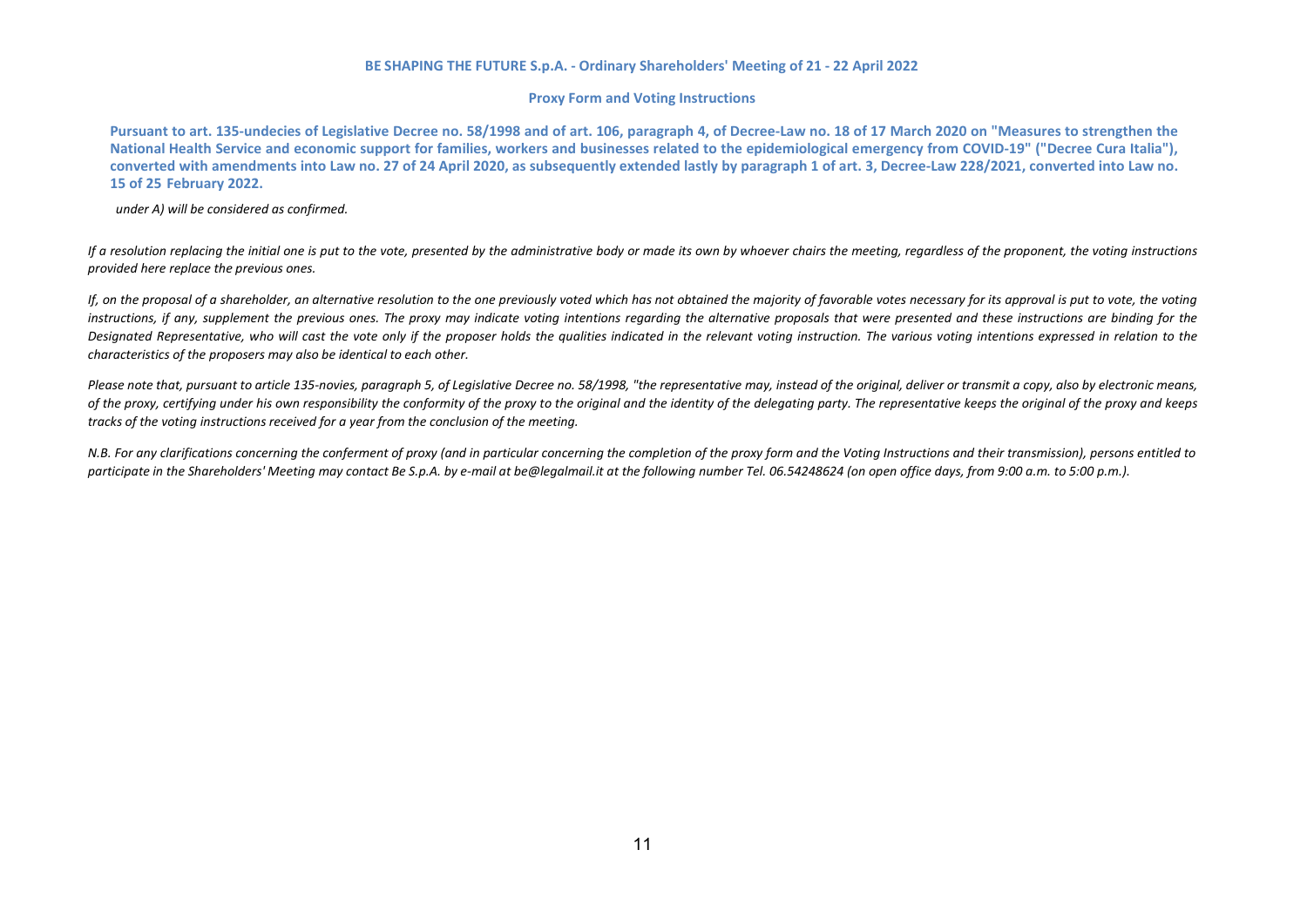#### **Proxy Form and Voting Instructions**

Pursuant to art. 135-undecies of Legislative Decree no. 58/1998 and of art. 106. paragraph 4. of Decree-Law no. 18 of 17 March 2020 on "Measures to strengthen the **National Health Service and economic support for families, workers and businesses related to the epidemiological emergency from COVID-19" ("Decree Cura Italia"), converted with amendments into Law no. 27 of 24 April 2020, as subsequently extended lastly by paragraph 1 of art. 3, Decree-Law 228/2021, converted into Law no. 15 of 25 February 2022.**

#### **Legislative Decree No. 58/98 and subsequent amendments and additions (the TUF)**

#### *Article 135-decies*

#### *(Conflict of interest of the representative and substitutes)*

1. The granting of a proxy to a proxy holder with a conflict of interest is permitted provided that the proxy holder informs the shareholder in writing of the circumstances giving rise to the conflict of interest and provi that there are specific voting instructions for each resolution in respect of which the proxy holder is to vote on behalf of the shareholder. The burden of proof of having communicated to the shareholder the circumstances giving rise to the conflict of interest lies with the representative.

2. For the purposes of this Article, a conflict of interests exists in any event where the representative or the substitute:

*(a) controls, including jointly, the company or is controlled by* it or is under common control with it;

*(b)* is associated with the company or exercises significant influence over it;

*(c)* is a member of the administrative or supervisory body of the company or of the persons referred to in points (*a)* and (*b)*;

*(d) is an* employee or auditor of the company or of the persons referred to in point (*a)*;

*(e)* is the spouse, relative or relative-in-law to the fourth degree of the persons referred to in points (*a)* to (*c)*;

f) is bound to the company or to the persons indicated in letters  $a$ , b), c) and e) by a relationship of self-employment or employment or by other relationships of a financial nature that compromise his independence.

3. The replacement of the representative by a substitute with a conflict of interests is permitted only if the substitute has been indicated by the shareholder. In that case, paragraph 1 applies. The duty of disclosure and burden of proof shall remain with the agent.

4. This Article shall also apply in the case of transfer of shares by proxy.

#### *Article 135-undecies*

#### *(Appointed representative of the listed company)*

1. Unless the by-laws provide otherwise, listed companies shall designate for each shareholders' meeting a person on whom shareholders may confer, by the end of the second trading day prior to the date set for the shareholders' meeting in first or single call, a proxy with voting instructions on all or some of the proposals on the agenda. The proxy shall be effective only for the proposals on which voting instructions are given.

2. Proxy shall be granted by signing a proxy form, the content of which shall be governed by Consob regulations. Conferring proxy shall be free of charge for the shareholder. Proxy and voting instructions may always be revoked within the term indicated in subsection 1.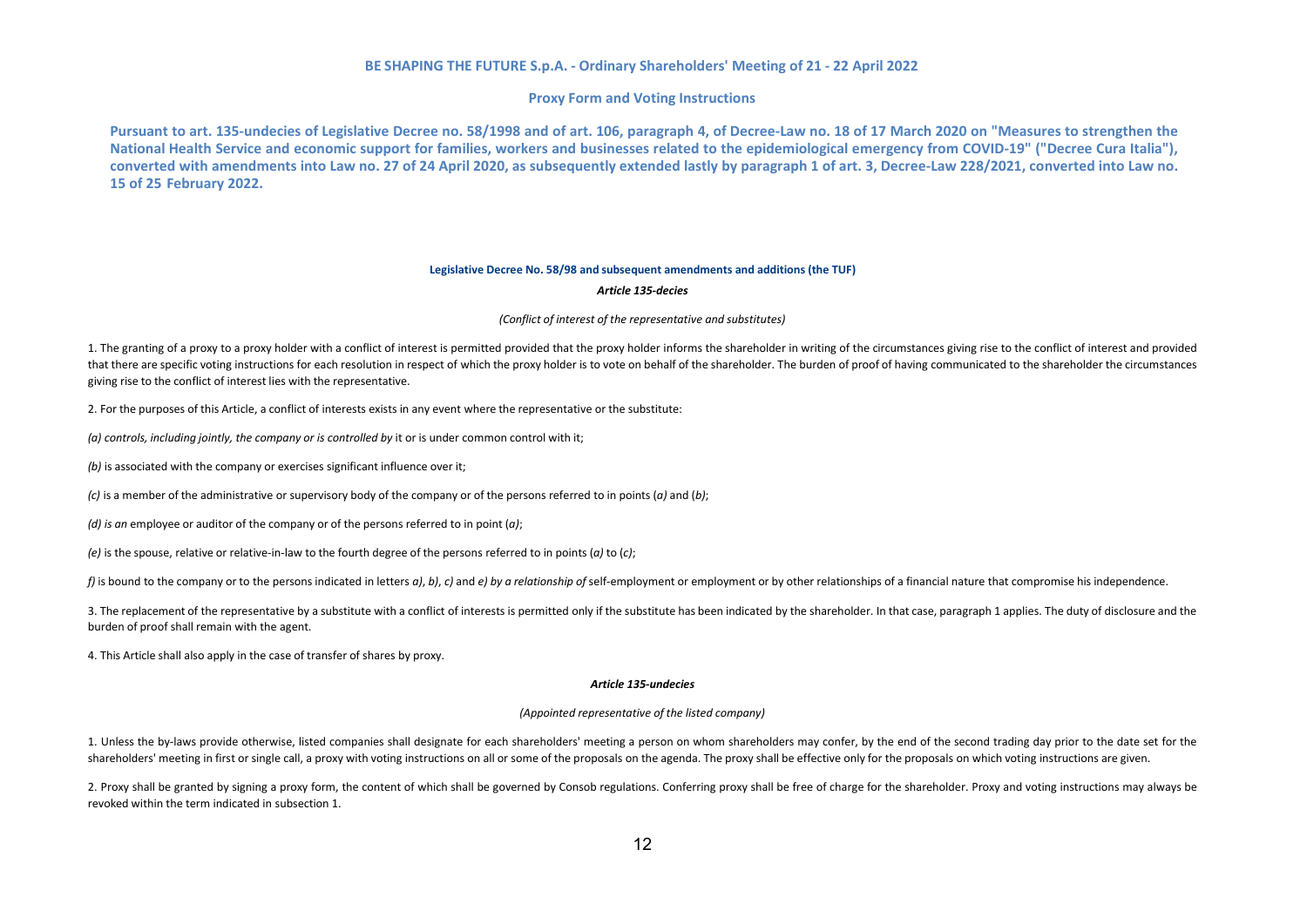#### **Proxy Form and Voting Instructions**

Pursuant to art. 135-undecies of Legislative Decree no. 58/1998 and of art. 106, paragraph 4, of Decree-Law no. 18 of 17 March 2020 on "Measures to strengthen the **National Health Service and economic support for families, workers and businesses related to the epidemiological emergency from COVID-19" ("Decree Cura Italia"), converted with amendments into Law no. 27 of 24 April 2020, as subsequently extended lastly by paragraph 1 of art. 3, Decree-Law 228/2021, converted into Law no. 15 of 25 February 2022.**

3. Shares for which a proxy has been conferred, even partially, are counted for the purpose of duly constituting the shareholders' meeting. In relation to proposals for which no voting instructions have been given, the shares of the shareholder shall not be counted for the purpose of calculating the majority and the share of capital required for the approval of resolutions.

4. The person appointed as representative is required to disclose any interest he or she may have on his or her own behalf or on behalf of third parties in relation to the resolution proposals on the agenda. He shall also maintain the confidentiality of the content of voting instructions received until the start of voting, without prejudice to the possibility of communicating such information to his employees and auxiliaries, who shall be subject to the same duty of confidentiality.

5. With the regulation pursuant to subsection 2, Consob may establish the cases in which a representative who is not in any of the conditions pursuant to Article 135-decies may express a vote other than that indicated in the instructions.

#### **Information pursuant to Art. 13 of European Regulation 679/2016 concerning the processing of personal data**

We inform you that, within the scope of the assignment set out in the Proxy Form, it is necessary to collect and process your personal data.

In light of the above, Avv. Francesca Flego, born in Catania on 16/10/1979, C.F. FLGFNC79R56C351E, domiciled for the purposes of the Proxy Form in Via Privata Fratelli Gabba 3, Milan (hereinafter, the Designated Representative), hereby communicates the terms and purposes of the processing of your data, pursuant to Article 13 of the European Regulation (EU) 2016/679 (hereinafter, the "GDPR").

#### **1. Data controller**

The Appointed Representative is the controller of your personal data and may be contacted - for matters concerning the processing of personal data - at the office of Orsingher Ortu - Avvocati Associati, Via Privata Fratelli Gabba 3, Milan, or at the following e-mail address: *[francesca.flego@milano.pecavvocati.it.](mailto:francesca.flego@milano.pecavvocati.it)*

#### **2. Source and purpose of processing, legal basis and methods of processing.**

Personal data are and will be collected by the Appointed Representative directly from you within the framework of the establishment of the relationship between the parties and for the purposes indicated below:

- a) performance of the task set out in the Delegation Form;
- b) purposes related to obligations established by laws, regulations and Community legislation as well as provisions issued by public authorities;
- c) purposes of contract management, statistics, anti-money laundering.

The legal basis for processing for the purposes referred to in points (a), (b) and (c) above is the performance of a contract. The collection and processing of the data shall take place by means of manual, computerised and telematic tools and with logic strictly related to the purposes and, in any case, in such a way as to guarantee the confidentiality and security of the data.

#### **3. Provision of data and consequences of refusal to provide data**

The provision of the aforementioned data is not compulsory. Any refusal to provide such data for the purposes (a), (b) and (c) of paragraph 2 will make it impossible for us to carry out the assignment and fulfil the relate legal obligations.

#### **4. Duration of processing and place of storage**

The personal data collected for the purposes (a), (b) and (c) of paragraph 2 shall be processed until the end of the assignment; thereafter, the data shall be kept for a period of time not exceeding the period of limitatio prescribed by law, unless it is exceptionally necessary to keep the data in order to defend or enforce a right in court or on the instructions of public authorities.

The Appointed Representative will store your personal data in *servers* located within the European Union. The Appointed Representative will not transfer such personal data outside the European Union.

#### **5. Recipients of personal data**